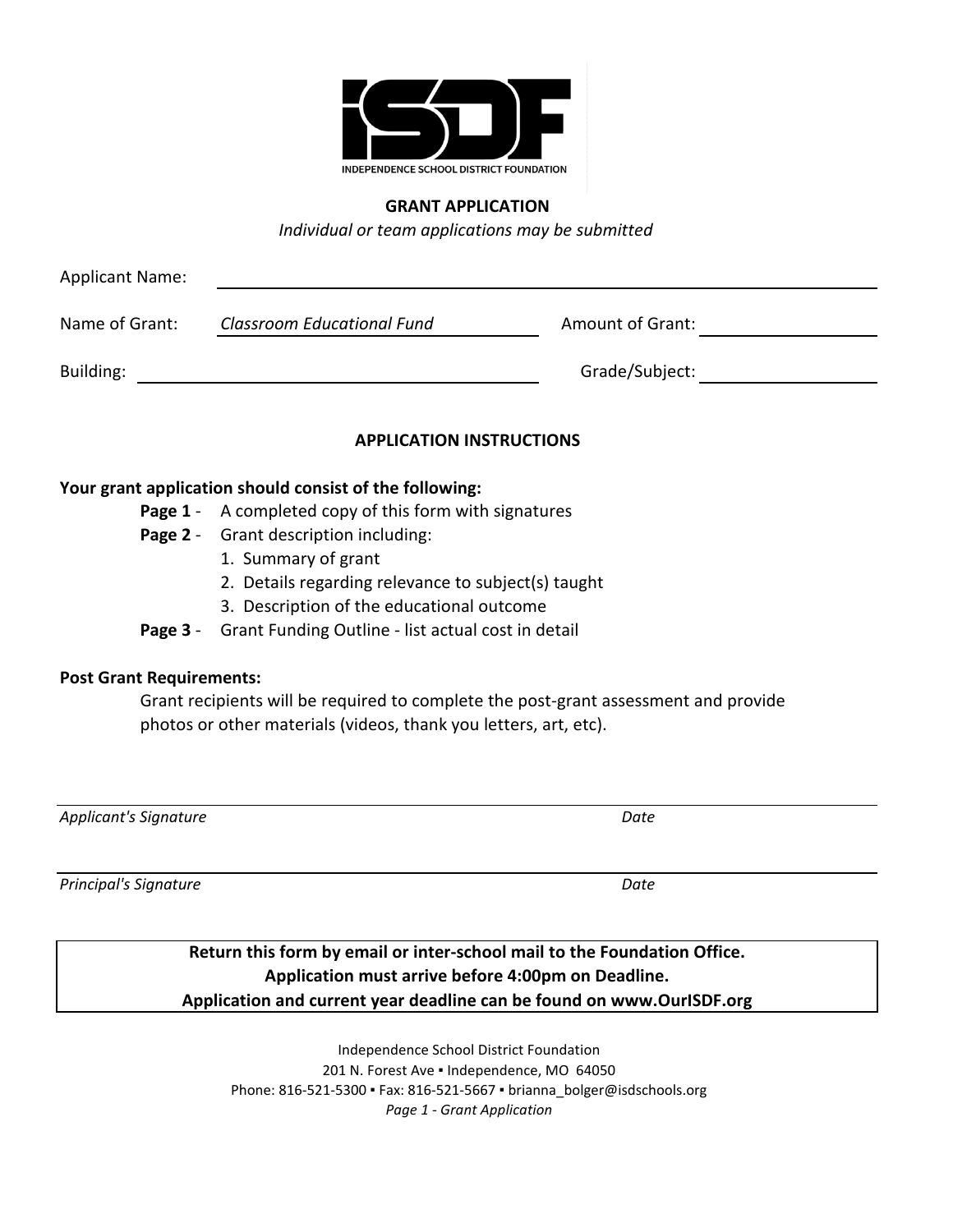

## **GRANT DESCRIPTION: Classroom Educational Fund**

Applicant Name:

Grant description including:

- Summary of the grant
- Details regarding relevance to subject taught
- Description of the educational outcome

Independence School District Foundation 201 N. Forest Ave . Independence, MO 64050 Phone: 816-521-5300 ▪ Fax: 816-521-5667 ▪ brianna\_bolger@isdschools.org Page 2 - Grant Description